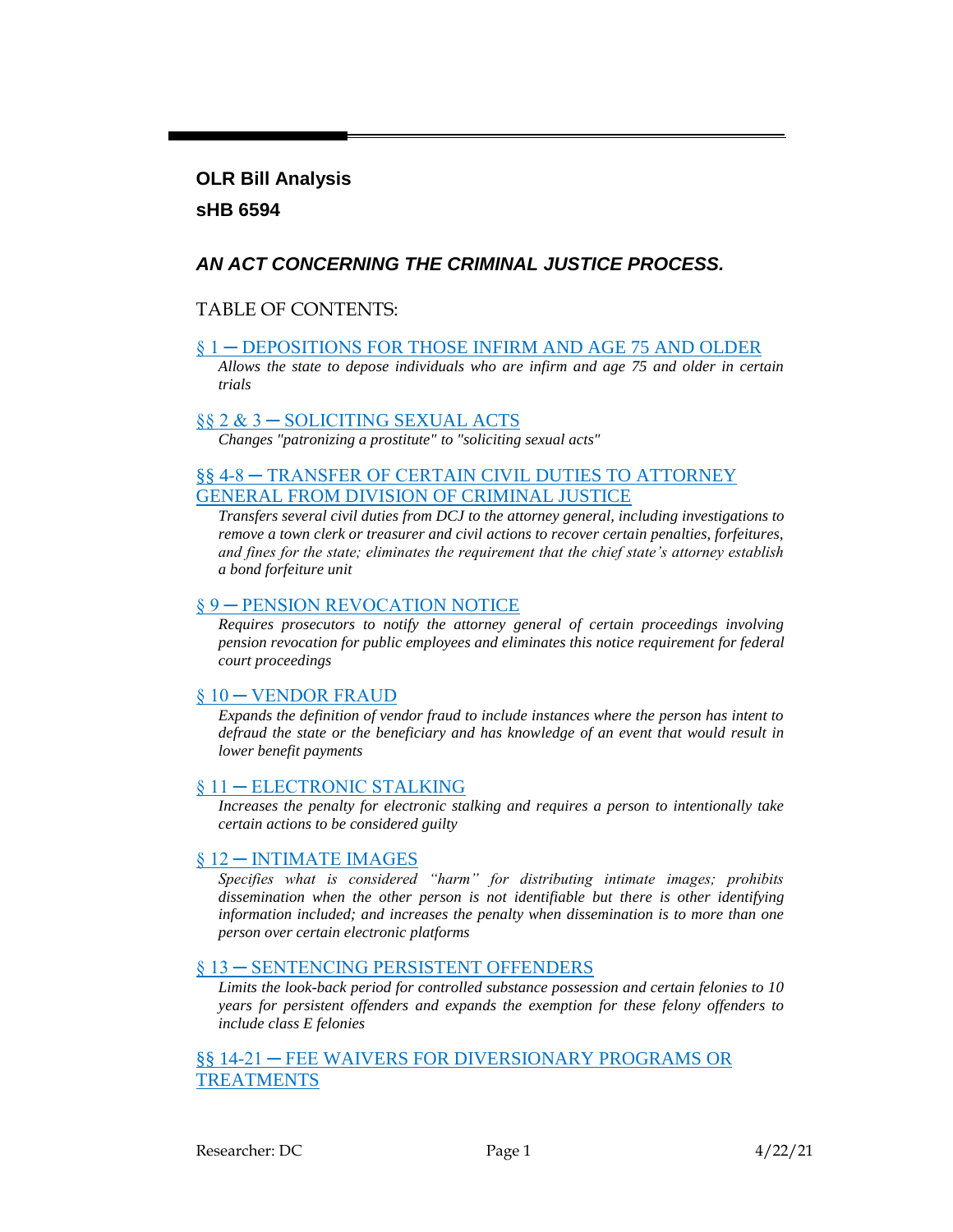*[Waives, for certain indigent individuals a public defender represents, the fee for certain](#page-6-3)  [diversionary programs and treatments and prohibits courts from requiring community](#page-6-3)  [service in lieu of any fees for indigent persons](#page-6-3)*

#### [§§ 17 & 22 ─ NARCOTIC DRUG STORAGE](#page-7-0)

*[Adds a penalty for failure to keep a narcotic in the original container and allows violators](#page-8-0)  [to take the pretrial drug education and community service program](#page-8-0)*

#### [§ 23 ─ FINE FOR FAILING TO PAY OR ACT FOR CERTAIN](#page-8-1)  [INFRACTIONS OR VIOLATIONS](#page-8-1)

*[Reduces certain penalties when a person fails to pay or respond to infractions or](#page-8-2)  [violations](#page-8-2)*

#### § 24 – PRE-SENTENCE CONFINEMENT CREDIT

*[Allows for pre-sentence confinement credit on concurrent sentences and that consecutive](#page-9-1)  [sentences are only counted once](#page-9-1)*

#### [§§ 25-27 ─ SALE OR POSSESSION OF DRUGS IN DRUG-FREE ZONES](#page-10-0)

*[Reduces the \(1\) scope of laws enhancing the penalties for illegal drug activities in drug](#page-10-1)[free zones and \(2\) size of these zones from 1,500 to 200 feet](#page-10-1)*

#### § 28 – SENTENCE MODIFICATIONS

*Expands eligibility for sentence modification by allowing the court, without an agreement [between the defendant and the state, to modify sentences, including those under plea](#page-11-1)  [agreements with seven years or less of actual incarceration](#page-11-1)*

EFFECTIVE DATE: October 1, 2021, except the sentence modification provisions (§ 28) are effective upon passage.

#### <span id="page-1-0"></span>**§ 1 ─ DEPOSITIONS FOR THOSE INFIRM AND AGE 75 AND OLDER**

<span id="page-1-1"></span>*Allows the state to depose individuals who are infirm and age 75 and older in certain trials* 

The bill allows the state to ask the Superior Court or judge to depose witnesses who are infirm and age 75 and older in any case involving an offense where the punishment may be imprisonment of more than one year.

Current law allows these witness depositions to be taken before a commissioner or magistrate that the court or judge designates. The bill also allows these depositions to be before a judge. As under existing law, depositions occur if it appears the witness's testimony will be required at trial and he or she will be unable to testify at trial.

## <span id="page-1-2"></span>**§§ 2 & 3 ─ SOLICITING SEXUAL ACTS**

<span id="page-1-3"></span>*Changes "patronizing a prostitute" to "soliciting sexual acts"*

Researcher: DC Page 2 4/22/21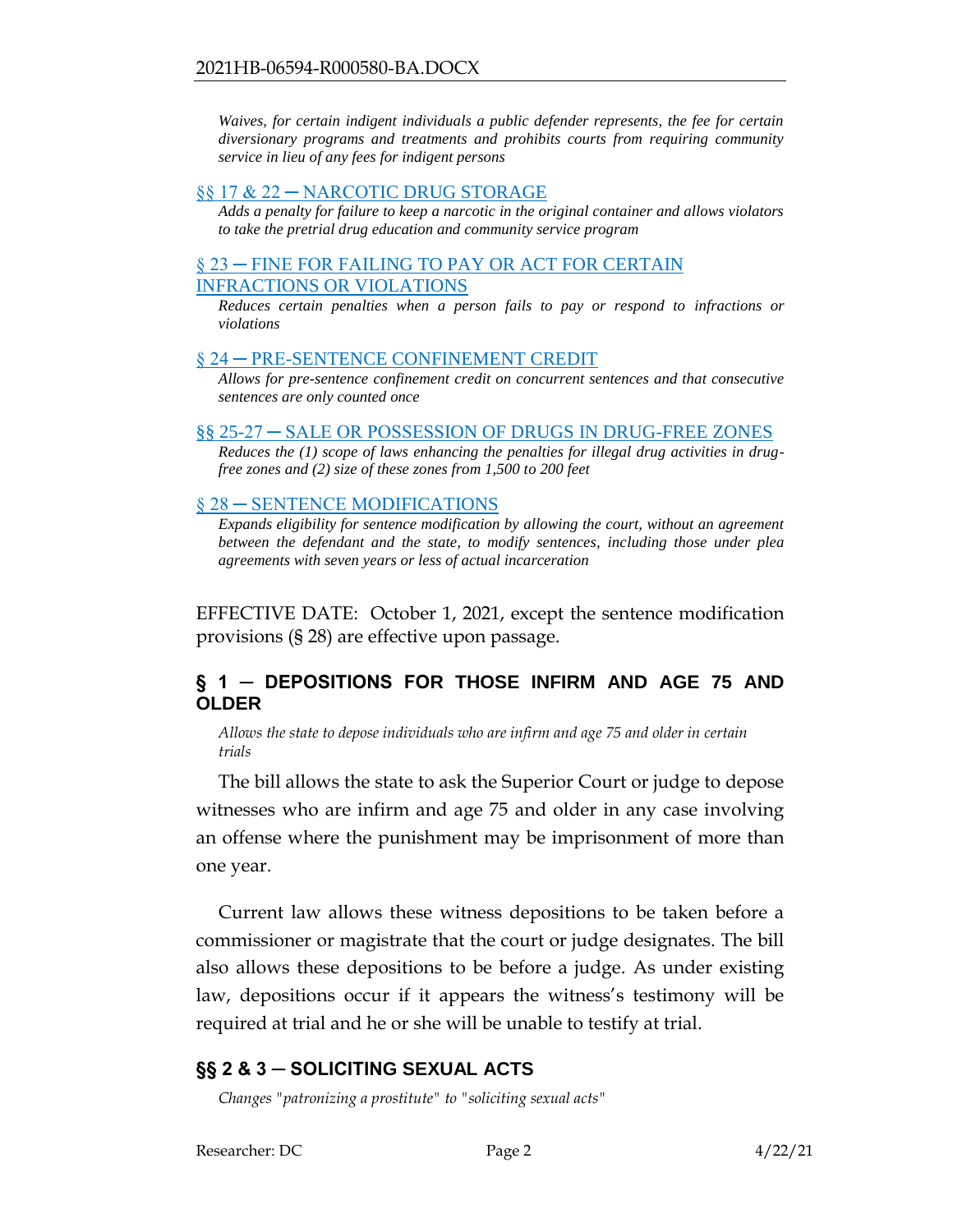The bill changes the crime of "patronizing a prostitute" to "soliciting sexual acts."

## <span id="page-2-0"></span>**§§ 4-8 ─ TRANSFER OF CERTAIN CIVIL DUTIES TO ATTORNEY GENERAL FROM DIVISION OF CRIMINAL JUSTICE**

<span id="page-2-1"></span>*Transfers several civil duties from DCJ to the attorney general, including investigations to remove a town clerk or treasurer and civil actions to recover certain penalties, forfeitures, and fines for the state; eliminates the requirement that the chief state's attorney establish a bond forfeiture unit*

The bill transfers several civil duties from the Division of Criminal Justice (DCJ) to the Attorney General's Office.

#### *Investigations to Remove Town Clerks and Treasurers (§§ 4 & 5)*

The bill transfers the requirement that a state's attorney investigate a town clerk or treasurer for removal, to the attorney general. As under current law for state's attorneys, the bill requires the attorney general to, among other things, investigate charges of misconduct, willful and material neglect of duty, or incompetent conduct. Additionally, the attorney general has the power to, among other things, summon witnesses, require the production of necessary documents, and represent the state in removal hearings.

## *Fines and Forfeitures (§§ 6-8)*

The bill transfers, from the state's attorney to the attorney general, (1) the responsibility to collect and pay to the state treasurer any forfeitures that accrue to the state and (2) the ability to bring a civil action to recover certain statutorily imposed penalties, forfeitures, and fines for the state. By law, all Superior Court-imposed fines, forfeitures, and penalties, unless the law otherwise specifies, belong to the state.

The bill eliminates the requirement that the chief state's attorney (1) establish a bond forfeiture unit within DCJ and (2) develop uniform standards for compromising and settling forfeited bonds on a statewide basis. Under current law, the unit is responsible for collecting all forfeited bonds to the state and can compromise and settle forfeited bonds for a lesser amount.

## <span id="page-2-2"></span>**§ 9 ─ PENSION REVOCATION NOTICE**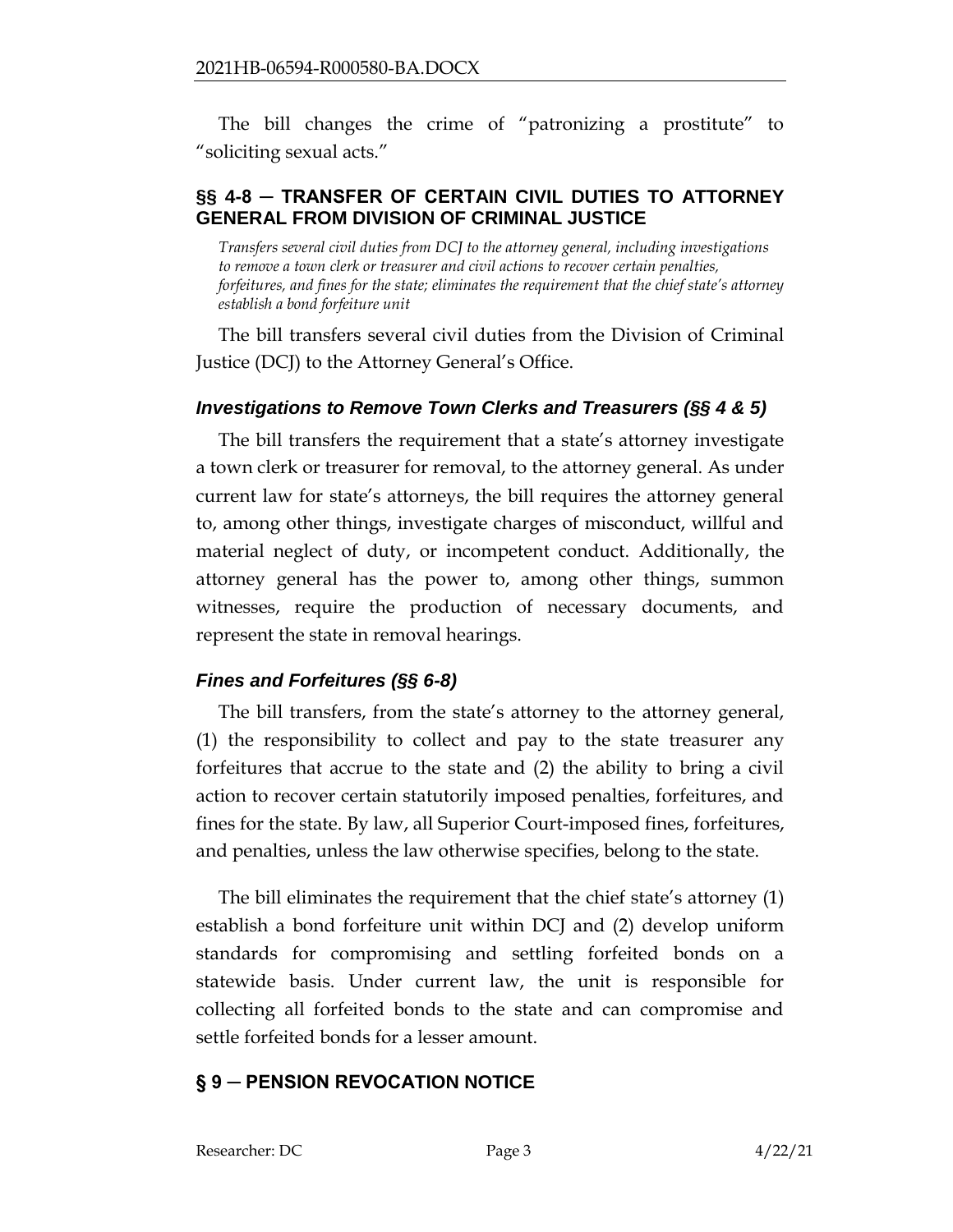<span id="page-3-0"></span>*Requires prosecutors to notify the attorney general of certain proceedings involving pension revocation for public employees and eliminates this notice requirement for federal court proceedings*

Under current law, the attorney general must notify the prosecutor when the defendant in a state or federal court criminal proceeding is a public official or state or municipal employee charged with a crime related to his or her office for purposes of pension revocation. The bill instead requires the prosecutor to notify the attorney general of the proceeding and eliminates the requirement for this notice for federal court proceedings. It also requires the attorney general to pursue the remedies under the pension revocation law (e.g., fines, restitutions, or other monetary orders paid from the official's or employee's pension).

## <span id="page-3-1"></span>**§ 10 ─ VENDOR FRAUD**

<span id="page-3-2"></span>*Expands the definition of vendor fraud to include instances where the person has intent to defraud the state or the beneficiary and has knowledge of an event that would result in lower benefit payments* 

Under current law, vendor fraud is when a person, acting on their own or on an entity's behalf, provides goods or services to public assistance beneficiaries (including Medicaid) with the intent to defraud either the state or the beneficiary. The bill expands the circumstances that constitute vendor fraud to include instances where the person has knowledge of the occurrence of any event affecting (1) his or her initial or continued right to the benefit or payment, or (2) the initial or continued right to the benefit or payment of any beneficiary he or she applied for or is receiving the benefit or payment for, and the person conceals or does not disclose the event intending to fraudulently secure the benefit or payment either in a greater amount or quantity than is due or when no benefit or payment is allowed.

By law, there are six degrees of vendor fraud, with penalties ranging from a class C misdemeanor (punishable by up to three months imprisonment, up to a \$500 fine, or both) to a class B felony (punishable by up to 20 years imprisonment, up to a \$15,000 fine, or both), depending on the amount of goods or services involved.

## <span id="page-3-3"></span>**§ 11 ─ ELECTRONIC STALKING**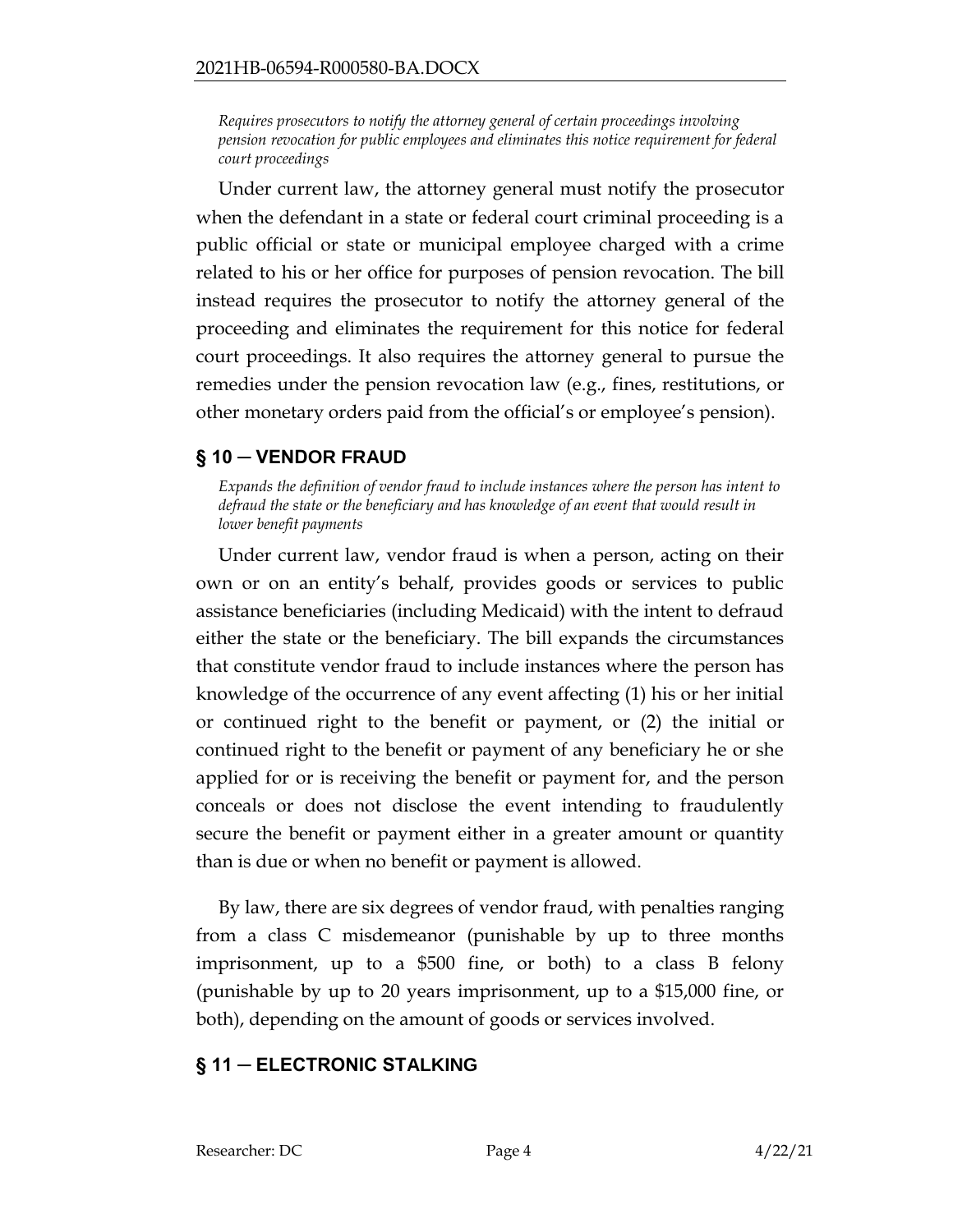<span id="page-4-0"></span>*Increases the penalty for electronic stalking and requires a person to intentionally take certain actions to be considered guilty*

Under current law, a person is guilty of electronic stalking when he or she recklessly causes another person to reasonably fear for his or her physical safety by willfully and repeatedly using a global positioning system or similar electronic monitoring system to remotely determine or track the person's position or movement. The bill instead requires a person to intend to kill, injure, harass, intimidate, or place under surveillance another person or use an interactive computer service or electronic communication service, electronic communication system, or electronic monitoring system to (1) place the other person or the other person's immediate family member or intimate partner in a reasonable fear of death of or serious bodily injury or (2) cause, attempt to cause, or be reasonably expected to cause substantial emotional distress to the other person.

The bill increases the penalty from a class B misdemeanor (punishable by up to six months imprisonment, up to a \$1,000 fine, or both) to a class D felony (punishable by up to five years imprisonment, up to a \$5,000 fine, or both).

## <span id="page-4-1"></span>**§ 12 ─ INTIMATE IMAGES**

<span id="page-4-2"></span>*Specifies what is considered "harm" for distributing intimate images; prohibits dissemination when the other person is not identifiable but there is other identifying information included; and increases the penalty when dissemination is to more than one person over certain electronic platforms*

## *"Harm"*

By law, a person is guilty of unlawful dissemination of an intimate image when the person intentionally disseminates an intimate image without the other person's consent, knowing that the other person believed the image would not be disseminated, and the other person suffers harm because of the dissemination.

The bill specifies "harm" includes subjecting the other person to hatred, contempt, ridicule, physical or financial injury, psychological harm, or serious emotional distress.

## *Identifiable Information*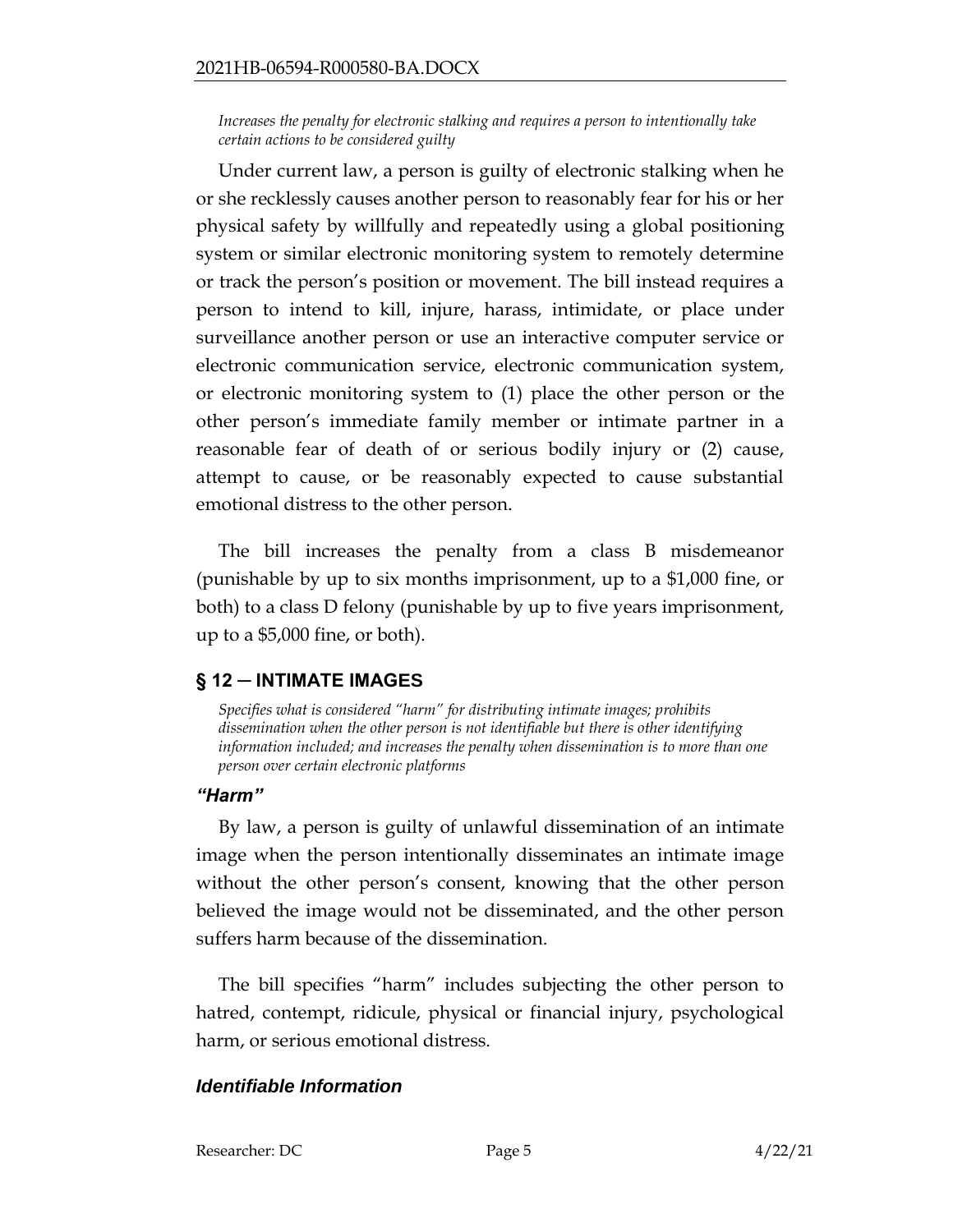Under current law, there are certain circumstances where disseminating these images is not a crime, including, among others, when the other person is not clearly identifiable. But under the bill, the exemption does not apply if there is personally identifying information associated with or accompanying the image.

#### *Increased Penalty*

The bill increases the penalty, from a class A misdemeanor (punishable by up to one year imprisonment, up to a \$2,000 fine, or both) to a class D felony if the unlawful dissemination is to more than one person by means of an interactive computer service, an information service, or a telecommunications service.

Under the bill, "interactive computer service" means any information service, system, or access software provider that provides or enables computer access by multiple users to a computer server, including a service or system that provides access to the Internet, and the systems libraries or educational institutions operate or offer services for (47 U.S.C. § 230).

"Information service" means the offering of a capability for generating, acquiring, storing, transforming, processing, retrieving, utilizing, or making available information via telecommunications, and includes electronic publishing, but excludes any use of any such capability for managing, controlling, or operating a telecommunications system or managing a telecommunications service (47 U.S.C. § 153).

"Telecommunications service" means any transmission in one or more geographic areas (1) between or among points the user specifies; (2) of information of the user's choosing; (3) without change in the information's form or content as sent and received; (4) by electromagnetic transmission means, including fiber optics, microwave, and satellite; (5) with or without benefit of any closed transmission medium; and (6) including all instrumentalities, facilities, apparatus, and services, except customer premises equipment, which are used for collecting, storing, forwarding, switching, and delivering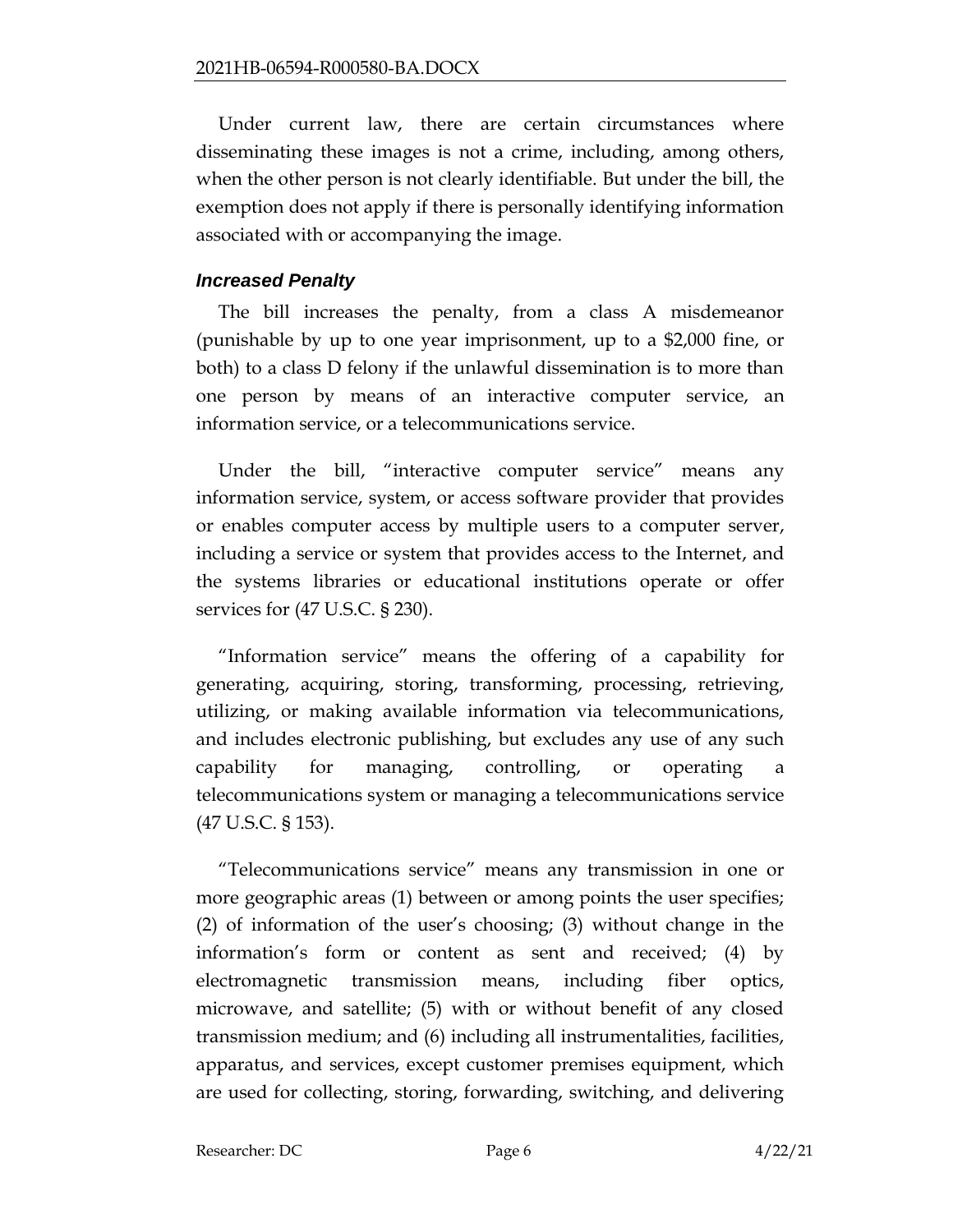such information and are essential to the transmission (CGS § 16-247a).

## <span id="page-6-0"></span>**§ 13 ─ SENTENCING PERSISTENT OFFENDERS**

<span id="page-6-1"></span>*Limits the look-back period for controlled substance possession and certain felonies to 10 years for persistent offenders and expands the exemption for these felony offenders to include class E felonies*

By law, to be considered a persistent offender a person must (1) stand convicted of certain crimes and (2) have a prior conviction of certain crimes. The bill limits the look-back period for qualifying felonies for prior convictions to 10 years for controlled substance possession violations and certain felonies.

Under current law, a persistent offender for possession of a controlled substance is someone convicted of a controlled substance possession violation who has two prior controlled substance possession convictions. The bill limits the look-back to 10 years.

Under current law, a persistent felony offender is someone convicted of a felony, other than a class D felony, and who has been convicted twice previously of these felonies. The bill (1) extends the exemption to also include class E felonies (punishable by up to three years imprisonment, up to a \$3,500 fine, or both) and (2) limits the look-back period to 10 years.

## <span id="page-6-2"></span>**§§ 14-21 ─ FEE WAIVERS FOR DIVERSIONARY PROGRAMS OR TREATMENTS**

<span id="page-6-3"></span>*Waives, for certain indigent individuals a public defender represents, the fee for certain diversionary programs and treatments and prohibits courts from requiring community service in lieu of any fees for indigent persons*

#### *Fee Waivers*

For individuals, and students' parents or guardians, as applicable, who are indigent and eligible for a public defender, the bill waives the fees for certain diversionary programs. In certain programs, it also eliminates the requirement that good cause be shown or that the fee would cause economic hardship. The bill waives the fees for the following programs:

1. community service labor program (CGS § 53a-39c),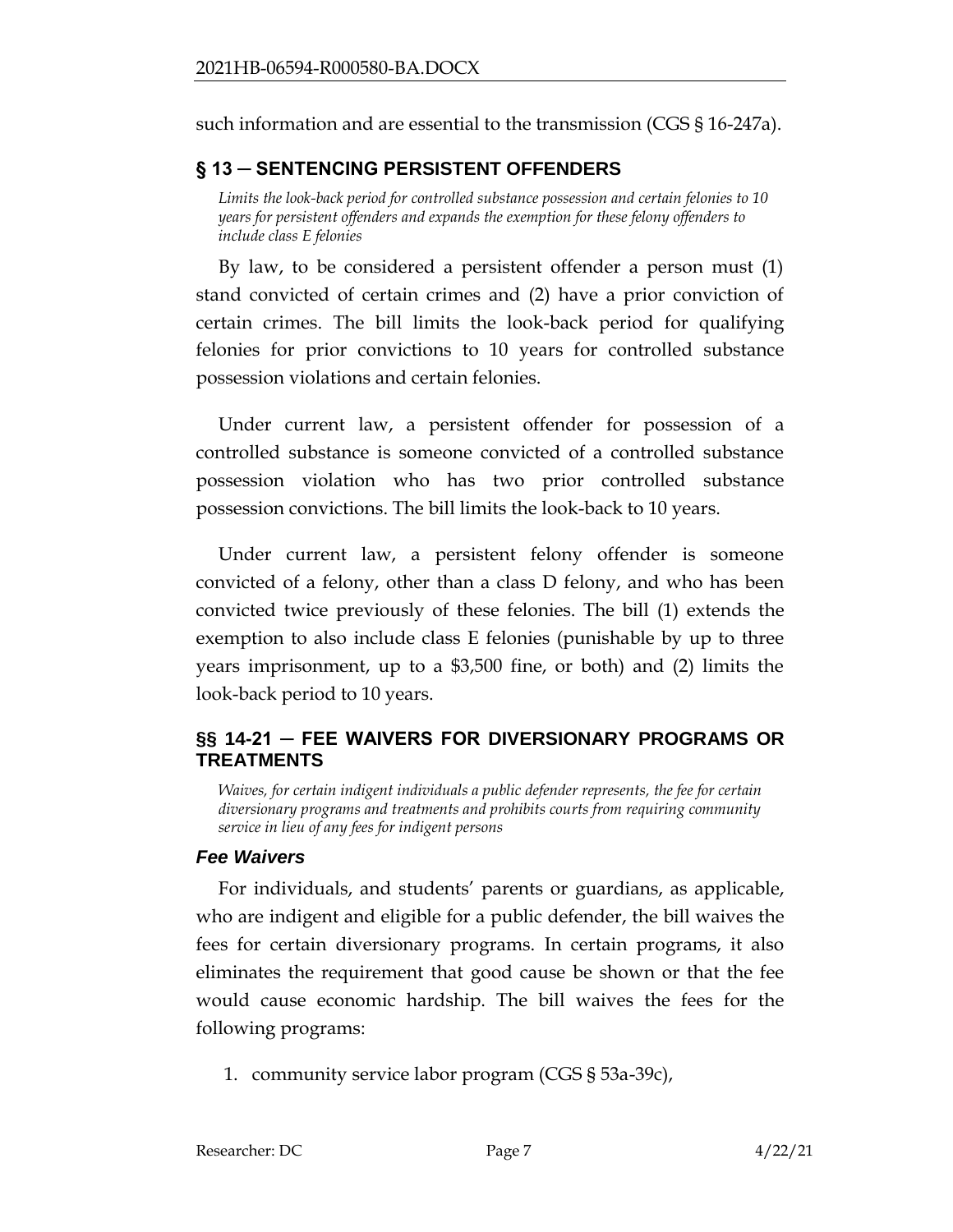- 2. accelerated pretrial rehabilitation (CGS § 54-56e),
- 3. pretrial alcohol education programs for certain motor vehicle violations (CGS § 54-56g),
- 4. pretrial drug education and community service program for certain dependency-producing drug offenses (CGS § 54-56i),
- 5. pretrial school violence prevention program (CGS § 54-56j), and
- 6. pretrial family violence education program (CGS § 46b-38c).

Under existing law, indigent individuals are exempt from these program fees upon the filing of indigent status, its confirmation, and entering the finding.

The bill prohibits anyone from being denied a Department of Mental Health and Addiction Services clinical examiner examination due to inability to pay the associated fees or costs of the exam or program. The bill waives the fees though the processes described above.

Under current law, a person granted suspended prosecution for drug or alcohol dependence treatment may be deemed indigent if the court determines the person has an estate insufficient to provide for the person's support or there is no other person legally liable or able to support the person. The bill also allows individuals to be deemed indigent if they have been determined indigent and eligible for a public defender to be appointed on their behalf.

The bill makes minor, technical, and conforming changes.

# *Community Service Prohibition*

Additionally, the bill prohibits the court from requiring community service in lieu of paying the fee if waived for any of the programs described above.

# <span id="page-7-0"></span>**§§ 17 & 22 ─ NARCOTIC DRUG STORAGE**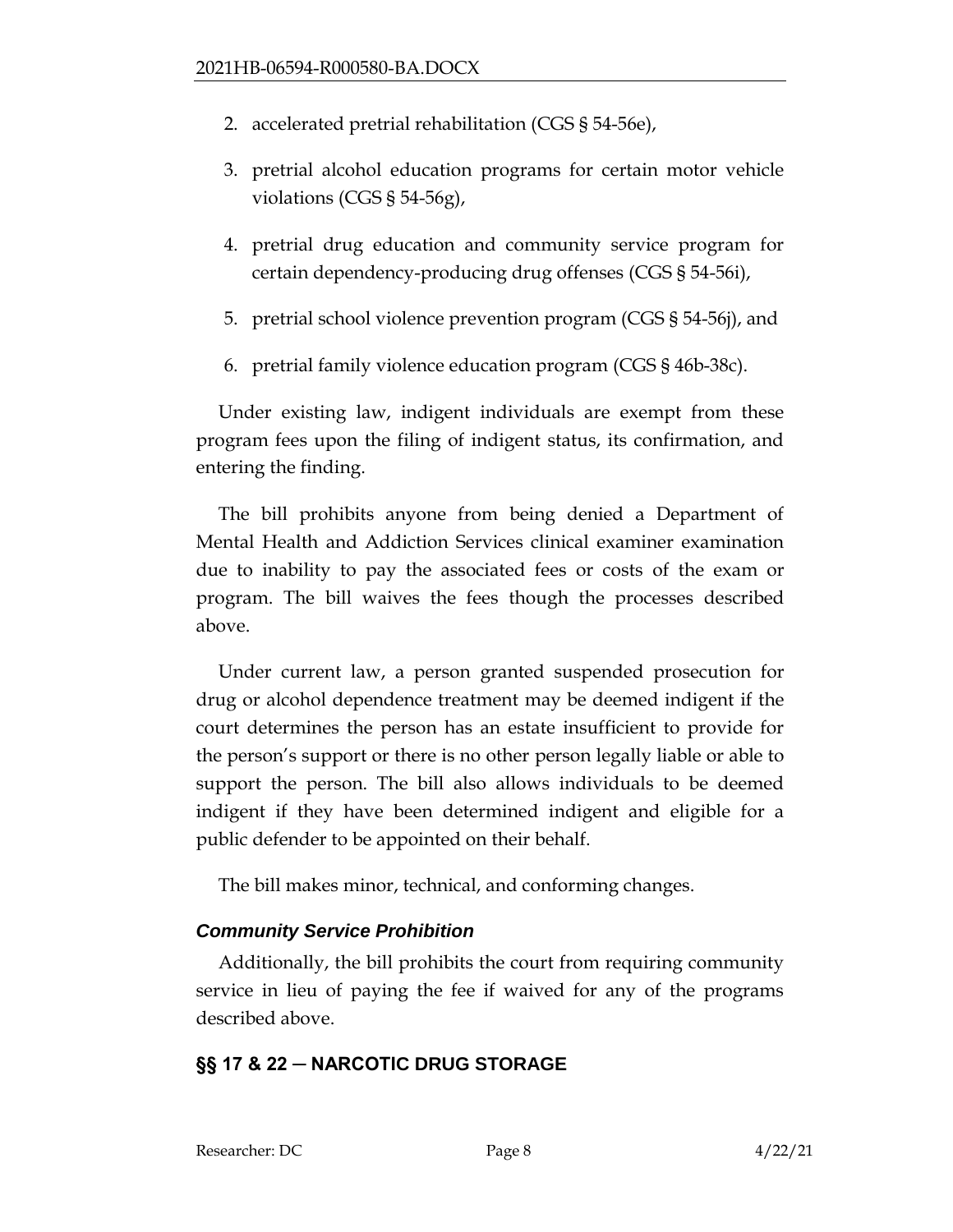<span id="page-8-0"></span>*Adds a penalty for failure to keep a narcotic in the original container and allows violators to take the pretrial drug education and community service program*

#### *Penalty*

By law, a person who legally has any narcotic drug may only possess it in the container was delivered in. The bill makes anyone who fails to do this guilty of a class D misdemeanor (punishable by up to 30 days imprisonment, up to a \$250 fine, or both). Under current law, a person violating a dependency-producing drug provision without a specified penalty is subject to, for (1) a first offense, a fine of up to \$3,500, imprisonment of up to two years, or both; and (2) any subsequent offense, a class C felony (punishable by up to 10 years imprisonment, up to a \$10,000 fine, or both).

The bill's penalties do not apply to anyone who in good faith places the narcotic in either a (1) pill box, case, or organizer stored within his or her residence, or (2) secured or locked pill box, case, or organizer, if these objects are accompanied by proof of the person's prescription.

# *Pretrial Drug Education and Community Service Program*

The bill allows certain individuals charged with improper storage to take the pretrial drug education and community service program. As under existing law, individuals are generally ineligible to participate if they have already previously participated twice in this program, or its predecessor or community service programs. The program has a \$100 application fee, \$150 evaluation fee, and \$600 program fee, unless waived (see above).

Among other things, the program consists of 15 sessions of drug education, at least 15 sessions of substance abuse treatment, and community service. As under existing law, if a person successfully completes the program, the court dismisses the charges, but those who do not complete the program must return to court to face the original charges.

# <span id="page-8-1"></span>**§ 23 ─ FINE FOR FAILING TO PAY OR ACT FOR CERTAIN INFRACTIONS OR VIOLATIONS**

<span id="page-8-2"></span>*Reduces certain penalties when a person fails to pay or respond to infractions or violations*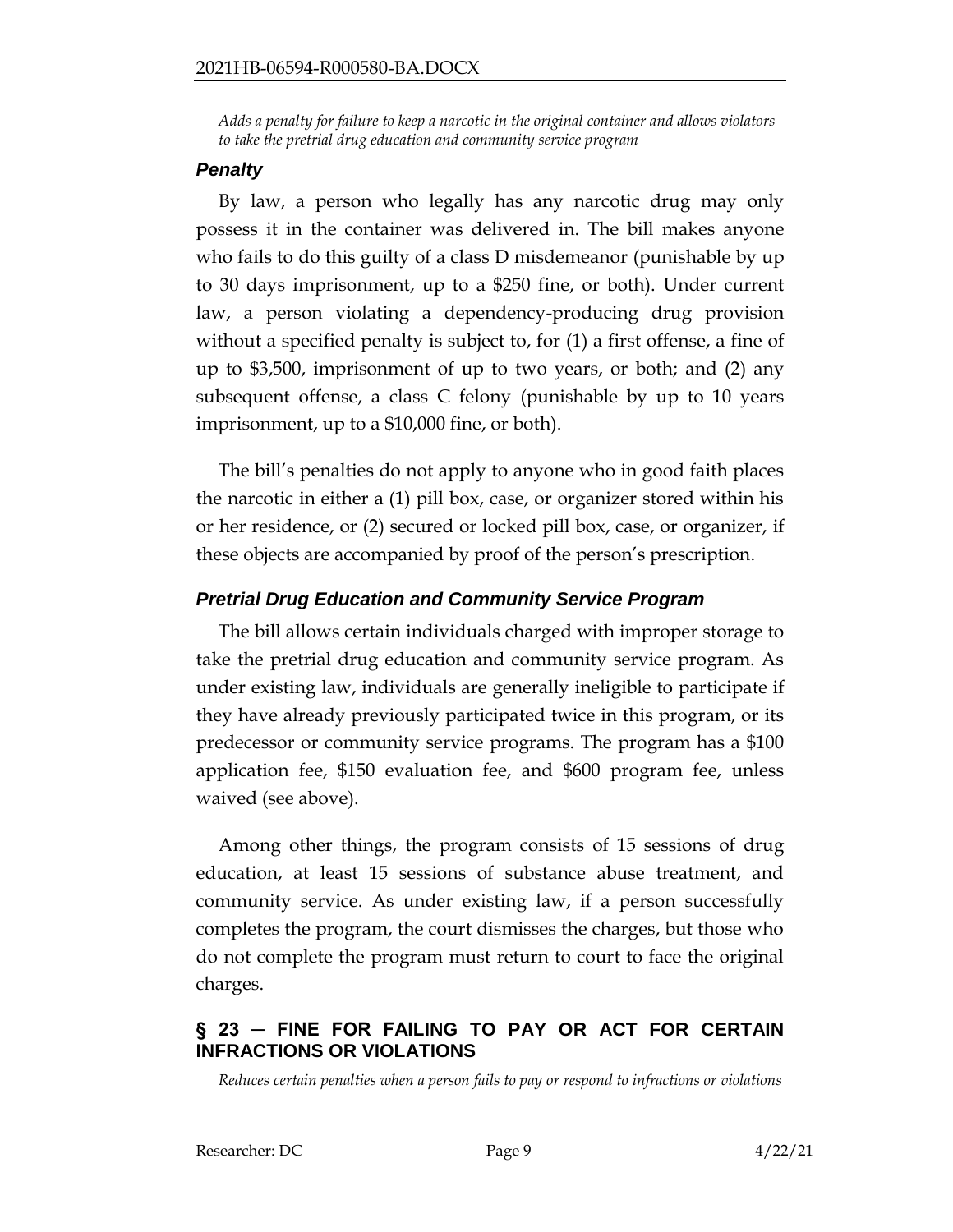Under current law, a person charged with an infraction who fails to pay the fine and additional fee, fails to send in a plea of not guilty by the answer date, or willfully fails to appear at a required scheduled court appearance date is guilty of a class C misdemeanor. But for certain infractions or violations, failing to pay the fine and fees, failing to send in a timely plea, or willfully failing to appear in court is a class A misdemeanor. The bill reduces these penalties to an unclassified misdemeanor for which violators may be subject to up to 10 days imprisonment.

## <span id="page-9-0"></span>**§ 24 ─ PRE-SENTENCE CONFINEMENT CREDIT**

<span id="page-9-1"></span>*Allows for pre-sentence confinement credit on concurrent sentences and that consecutive sentences are only counted once* 

Under the bill, anyone who is confined in a community correctional center or a correctional institution for an offense committed on or after October 1, 2021, under a mittimus (an order to arrest and bring a person before the court) or because the person is unable to obtain bail or is denied bail, must, if subsequently imprisoned, have their sentence reduced by the number of days they spent in pre-sentence confinement.

In calculating these credits, each day of pre-sentence confinement is counted (1) equally in reducing any concurrent sentence imposed for any offense pending at the time the sentence was imposed, but (2) only once in reducing any imposed consecutive sentence.

These provisions apply only to people whose inability to obtain bail or bail denial is the sole reason for their presentence confinement. However, if a person is imprisoned at the same time he or she is in presentence confinement on another charge and the conviction for the imprisonment is reversed on appeal, the person is entitled, in any subsequent sentencing, to a reduction based on the presentence confinement.

Under the bill, in the case of a fine, each day spent confined before sentencing is credited against the sentence at a per diem rate equal to the average daily cost of incarceration as the correction commissioner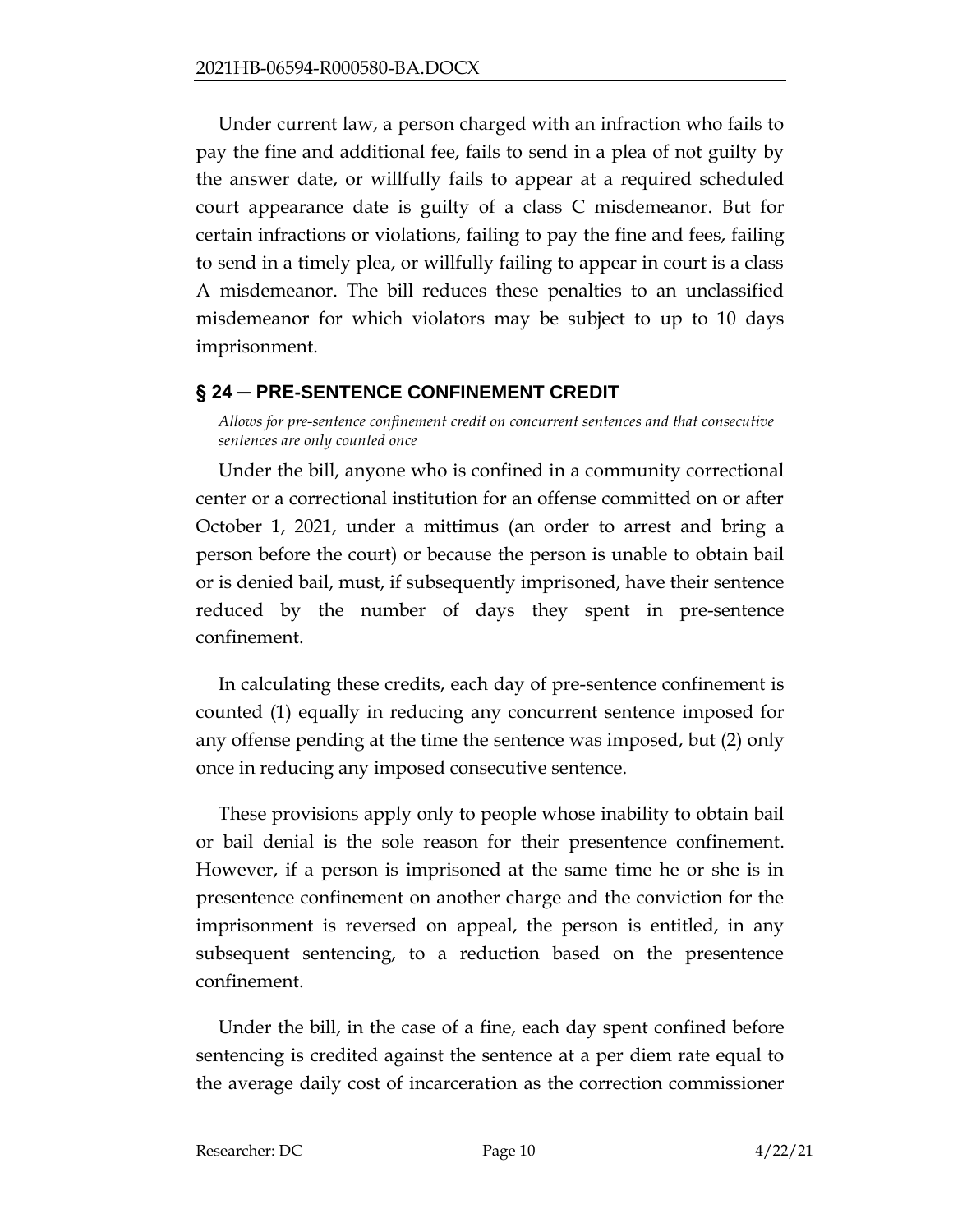determines.

## <span id="page-10-0"></span>**§§ 25-27 ─ SALE OR POSSESSION OF DRUGS IN DRUG-FREE ZONES**

<span id="page-10-1"></span>*Reduces the (1) scope of laws enhancing the penalties for illegal drug activities in drugfree zones and (2) size of these zones from 1,500 to 200 feet* 

This bill reduces the scope of laws enhancing the penalties for illegal drug activities near schools, licensed child care centers, and public housing projects (i.e., drug-free zones). It reduces the size of these zones from 1,500 to 200 feet and specifies that they are measured from the perimeter of the property.

The bill also provides that for the enhanced penalty to apply for some of these crimes, the offender must commit the crime with the intent to do so in a specific location which the trier of fact (i.e., the jury or judge) determines is within the zone. This applies to violations involving drug paraphernalia or illegal drug sales and related crimes (such as possession with intent to sell), but not to illegal possession. To the extent this provision applies to illegal drug sales and related crimes, it codifies case law (see *Background- Related Cases*).

Drug-free zones, which the bill reduces from 1,500 to 200 feet, generally require a mandatory sentence, in addition and consecutive to any prison term imposed for the underlying crime, as follows:

- 1. one year for various drug paraphernalia crimes near a public or private elementary or secondary school when the defendant is not enrolled as a student there;
- 2. class A misdemeanor with a required prison and probation sentence for possessing illegal drugs near a public or private elementary or secondary school when the defendant is not enrolled as a student there, or near a licensed child care center identified by a conspicuous sign; or
- 3. three years for selling illegal drugs, transporting or possessing them with intent to sell, or related crimes near a (a) public or private elementary or secondary school, (b) licensed child care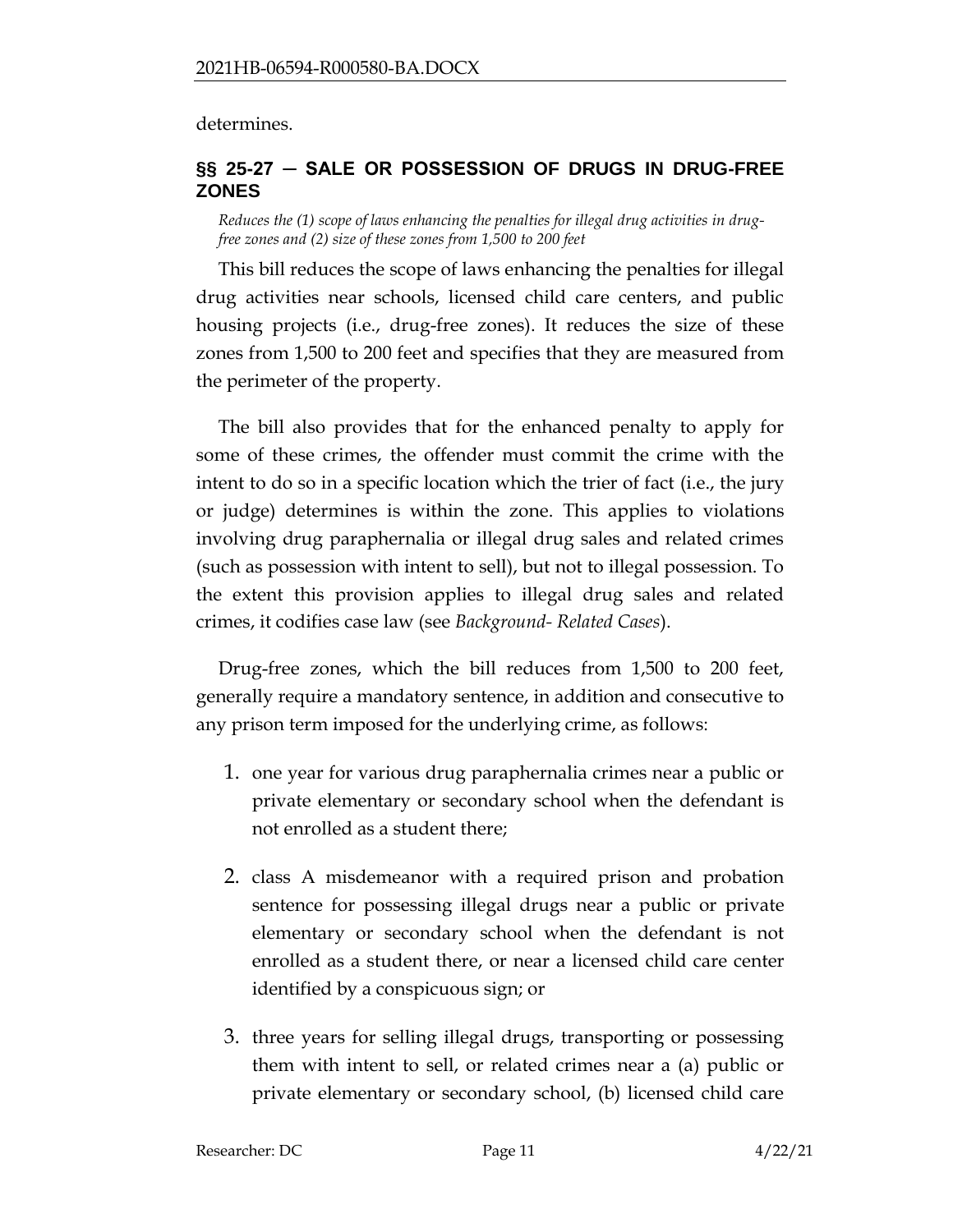center identified by a conspicuous sign, or (c) public housing project.

# *Exceptions to Enhanced Penalties; Departing From a Mandatory Minimum*

By law, the enhanced penalties do not apply to (1) drug paraphernalia-related actions involving less than one-half ounce of marijuana or (2) possessing less than one-half ounce of marijuana.

Also, judges can impose less than the law's mandatory minimum sentence under the laws described above when no one was hurt during the crime and the defendant (1) did not use or attempt or threaten to use physical force; (2) was unarmed; and (3) did not threaten to use or suggest that he or she had a firearm, other deadly weapon, or other instrument that could cause death or serious injury. Defendants must show good cause and can invoke these provisions only once. Judges must state at sentencing hearings their reasons for (1) imposing the sentence and (2) departing from the mandatory minimum (CGS § 21a-283a).

## *Background - Related Cases*

In a series of cases, the Connecticut Supreme Court has interpreted the statute setting enhanced penalties for drug sales and related crimes in drug-free zones as requiring the state to prove that the defendant intended to sell drugs at a specific location within such a zone. The state does not have to prove that the defendant knew that the location was within such a zone (see *State v. Denby*, 235 Conn. 477 (1995); *State v. Hedge*, 297 Conn. 621 (2010); *State v. Lewis*, 303 Conn. 760 (2012)).

## <span id="page-11-0"></span>**§ 28 ─ SENTENCE MODIFICATIONS**

<span id="page-11-1"></span>*Expands eligibility for sentence modification by allowing the court, without an agreement between the defendant and the state, to modify sentences, including those under plea agreements with seven years or less of actual incarceration*

The bill expands eligibility for sentence modification (i.e., sentence reduction, defendant discharge, or placement of the defendant on probation or conditional discharge). Current law requires both the defendant and prosecutors to agree for the court to hold a modification hearing when the defendant's entire sentence exceeds three years.

Researcher: DC Page 12 4/22/21